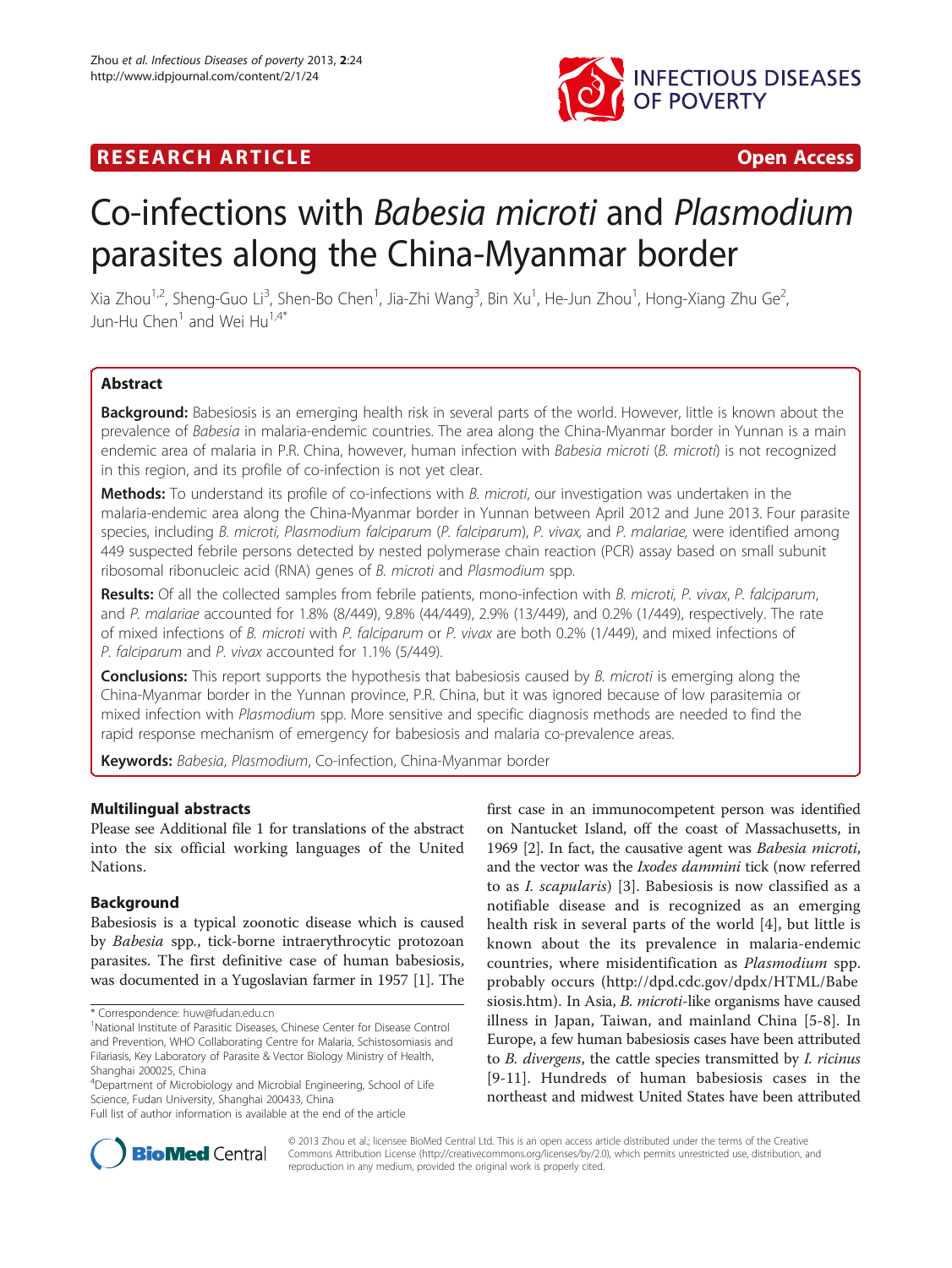to B. microti [[12](#page-6-0)]. Sporadic cases of babesiosis have been reported in Africa, Australia, and South America [[9,13,14\]](#page-6-0).

Recently, co-infection of parasites in humans has been noticed in many areas [[15](#page-6-0)-[17\]](#page-6-0). Human babesiosis has sometimes been diagnosed initially as malaria because of the similarity between the two diseases or the two parasites [[18,19](#page-6-0)]. Thus, it is likely that cases of human babesiosis in countries in which malaria is endemic have been overlooked or misdiagnosed as malaria. The area along the China-Myanmar border in Yunnan has been reported as a main endemic area of malaria in the People's Republic of China (P.R. China) [\[20,21\]](#page-6-0), however B. microti has not been recognized as being endemic in this region in the past. Therefore, surveillance was carried out between April 2012 and June 2013 on the presence of B. microti from the patients' blood as detected by molecular tools collected in this area.

## Methods

## Study area and population

The area along the China-Myanmar border in Yunnan is a main endemic area of malaria in China. The region is hilly and covered largely by primary and secondary rainforests. Inhabitants of the division are mainly rural indigenous people. Besides working for the logging industry in the surrounding jungles, inhabitants of the Tengchong county in the Yunnan province are actively involved in mining, farming, hunting, logging, and working abroad in Myanmar but coming back frequently. The population of the Tengchong county is served by a general hospital, a polyclinic at the county's Center for Disease Control and Prevention (CDC), and 15 government health clinics.

The study was reviewed and approved by the Ethics Committee at the National Institute of Parasitic Diseases, Chinese Center for Disease Control and Prevention. Four hundred and forty-nine blood samples in people with malaria-like symptoms were obtained between April 2012 and June 2013 in the area along the China-Myanmar border in the Yunnan province of China. Written consent was obtained from each person before blood samples were obtained.

## Blood samples

This survey was carried out on the population seeking care at the Tengchong county CDC. During the study period, finger-prick blood samples on filter paper from 449 febrile patients with malaria-like symptoms were taken. The thick and thin blood films were stained with Giemsa and examined by staff at the diagnostic laboratories of the polyclinic and hospital.

A drop (20 μL-50 μL) of blood was placed directly on a pre-marked filter paper. DNA was extracted from the blood spots with QIAGEN (QIAamp DNA Blood Mini

Kit, Biosearch Technologies, Inc. USA) and all of the positive samples were used for sequencing the small subunit ribosomal RNA (SSU rRNA) of the parasites.

## SSU rRNA Sequence and phylogenetic analysis

After the screening of *Plasmodium* spp. infection by microscopy, all the samples' DNA templates for a nested polymerase chain reaction (PCR) were prepared from whole blood spots on the filter paper. Two microliters of PCR product from each, amplified by Plasmodium genus-specific primer pair rPLU1 and rPLU5, were subjected to a second PCR amplification with speciesspecific primer pairs rVIV1 and rVIV2 for P. vivax, rFAL1 and rFAL2 for P. falciparum, rMAL1 and rMAL2 for P. malariae, and rOVA1 and rOVA2 for P. ovale [[22\]](#page-6-0). B. microti-specific fragments of SSU rRNA were amplified from the DNA extracted from all the febrile patients by nested PCR with two sets of B. microti-specific primers, Bab1-Bab4, and Bab2-Bab3 (B. microti detection PCR), in accordance with the method established by Persing et al. [[23](#page-6-0)]. For B. microti detection PCR-positive samples, a more accurate analysis by amplification of the full-sized sequence  $(\sim 1.7 \text{ kb})$  encoding the 18S rRNA gene of the Babesia parasite from the patients was applied with the nested PCR primers to confirm the infections. The first round primers were Piro1F: 5'-CCATGCATGTCTWAGTAYAARCTTTTA-3' and rRNA-3': 5'-ATCCTTCYGCAGGTTCACCTAC-3'. The second round primers were BablA: 5'-GTCTTAG TATAAGCTTTTATACAGCG-3' and Prio6R: 5'-CTCCT TCCTY TAAGTGATAAGGTTCAC-3', as described by Medlin et al. [\[24,25](#page-6-0)]. PCR amplification for each sample was done in a 50 μL reaction mixture containing 400 mM each of deoxynucleoside triphosphates, 0.25 mM of primer, ten to 100 ng of template DNA, and 2.5 U of Taq DNA polymerase (TIANGEN Biochemical) in 50 ml of the PCR buffer supplied together with the enzyme. PCR amplification parameters were: 94°C for four minutes, 35 cycles at 94°C for 30 seconds, 55°C for one minute and 72°C for 2 min, followed by a final extension for ten minutes at 72°C. PCR products amplified with nested primers were analyzed by agarose gelelectrophoresis. DNA bands were removed from the gel, purified by using the QIAquick Gel Extraction Kit (QIAGEN, Valencia, CA, USA), and ligated to T-cloning vector (Invitrogen, Carlsbad, CA, USA) according to protocols provided by the manufacturers.

To avoid errors caused by contamination of PCR products, DNA was extracted and divided into several aliquots in a safety cabinet placed in a room in which PCR products had never been treated. Detection and confirmation of PCR assays were separately carried out with the different aliquots.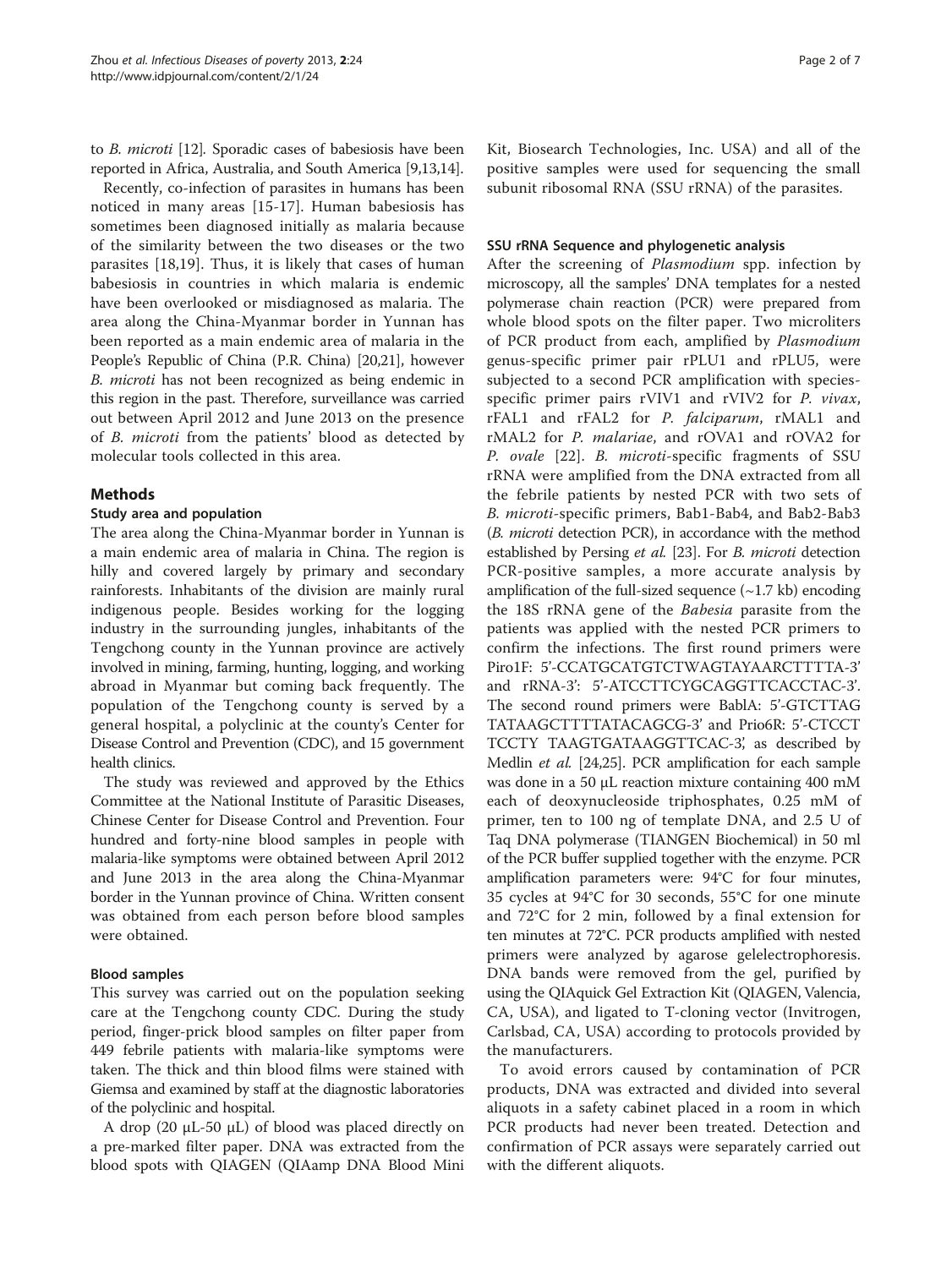## Table 1 B. microti and Plasmodium spp. detection in 449 suspected febrile patients in the area along the China-Myanmar border in the Yunnan province between April 2012 and June 2013

| Parasite                   | No. (%) persons |
|----------------------------|-----------------|
| B. microti                 | 8(1.8)          |
| B. microti / P. vivax      | 1(0.2)          |
| B. microti / P. falciparum | 1(0.2)          |
| P. vivax                   | 44 (9.8)        |
| P. falciparum              | 13(2.9)         |
| P. vivax / P. falciparum   | 5(1.1)          |
| P. malariae                | 1(0.2)          |

Plasmid inserts were then sequenced. Sequence identity was confirmed by random basic local alignment search tool analysis of sequences in GenBank ([http://blast.](http://blast.ncbi.nlm.nih.gov/) [ncbi.nlm.nih.gov/\)](http://blast.ncbi.nlm.nih.gov/). Phylogenetic relationships of unique sequences amplified were constructed by using the neighbor-joining method using MegAlign software (DNASTAR, Inc. Madison, WI, USA).

## Results

## Detection of B. microti and Plasmodium spp.

Four species of parasites taking residence in human erythrocyte (B. microti, P. falciparum, P. vivax, and P. malariae) were identified in 449 suspected febrile persons. Mono-infection with B. microti, P. vivax, P. falciparum, or P. malariae accounted for 1.8% (8/449), 9.8% (44/449), 2.9% (13/449), and 0.2% (1/449), respectively, of the total infections. The rate of mixed infections of B. microti and P. falciparum or P. vivax were both 0.2% (1/449), and mixed infections of P. falciparum and P. vivax accounted for 1.1% (5/449) (see Table 1 and Figure 1). The total prevalence of B. microti was 2.2% (10/449). One P. falciparum mono-infection case, five P. vivax, and eight B. microti cases were detected from microscopy screening negative samples. Two mixed infection cases of B. microti co-infection with P. falciparum or P. vivax were initially diagnosed as mono-infections of Plasmodium spp. by microscopy screening.

## SSU rRNA sequence and phylogenetic analysis

All the positive samples were sequenced. Sequence identity was confirmed by random basic local alignment search tool analysis of sequences in GenBank [\(http://](http://blast.ncbi.nlm.nih.gov/) [blast.ncbi.nlm.nih.gov/](http://blast.ncbi.nlm.nih.gov/)). Novel sequences were deposited in GenBank with accession nos. KF410824-KF410827. Phylogenetic relationships of unique sequences amplified by using nested primers with corresponding reference sequences were constructed by using the neighborjoining method using MegAlign software (DNASTAR, Inc. Madison, WI, USA). All sequences clustered with reference sequences of B. microti were from different countries or regions, which suggested that all sequences were species specific. Phylogenetic analysis showed that amplified products were species specific (see Figure [2\)](#page-3-0).

## Morphological characteristics

We observed the intro-erythrocytic cycle of the field samples in Giemsa-stained blood films from individuals that were identified by PCR as having B. microti infections. Babesia species resemble P. falciparum, however, Babesia spp. has several distinguishing features: the early trophozoite stage of B. microti is smaller than that of P. falciparum and the infected erythrocytes are without any pigments. And the late stage of trophozoites is pleomorphic and can be vacuolated. Ring forms of B. microti appeared smaller than that of P. falciparum and do not produce pigment (see Figure [3](#page-3-0)A), while early

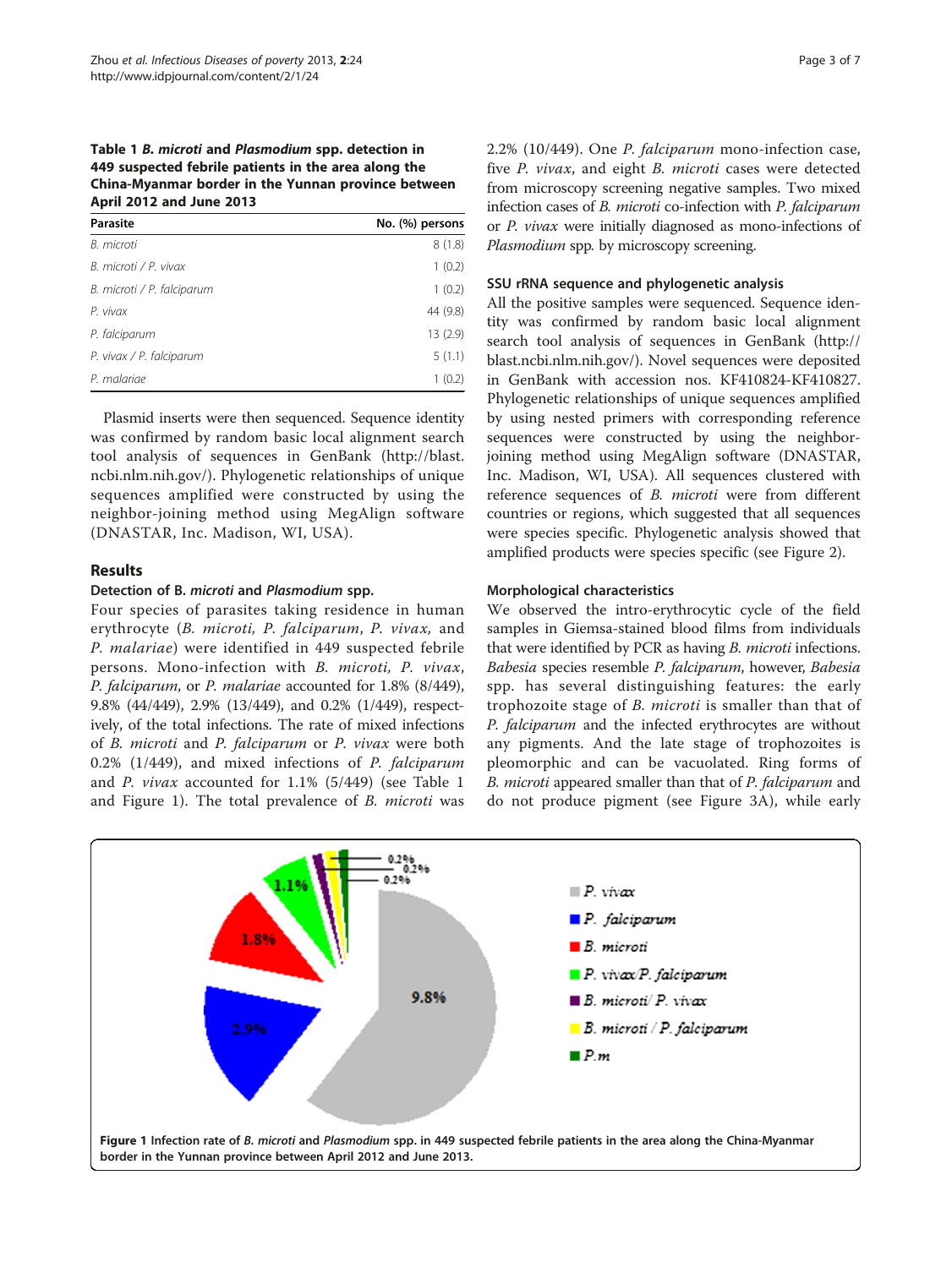

<span id="page-3-0"></span>

analyzed by aligning with published homologous sequences of B. microti from different countries or regions. A phylogenetic tree was constructed on the basis of similarities by the MegAlign software (DNASTAR, Inc. Madison, WI, USA). Novel sequences identified in this study are indicated in **boldface**. Scale bar indicates nucleotide substitutions per site.



pigment was scattered in the infected erythrocytes. B: Ring forms of B. microti in one erythrocyte without pigment. C: Two ring forms take residents in one erythrocyte D: Tetrads of merozoites that are arranged in a cross-like pattern (a so-called Maltese cross).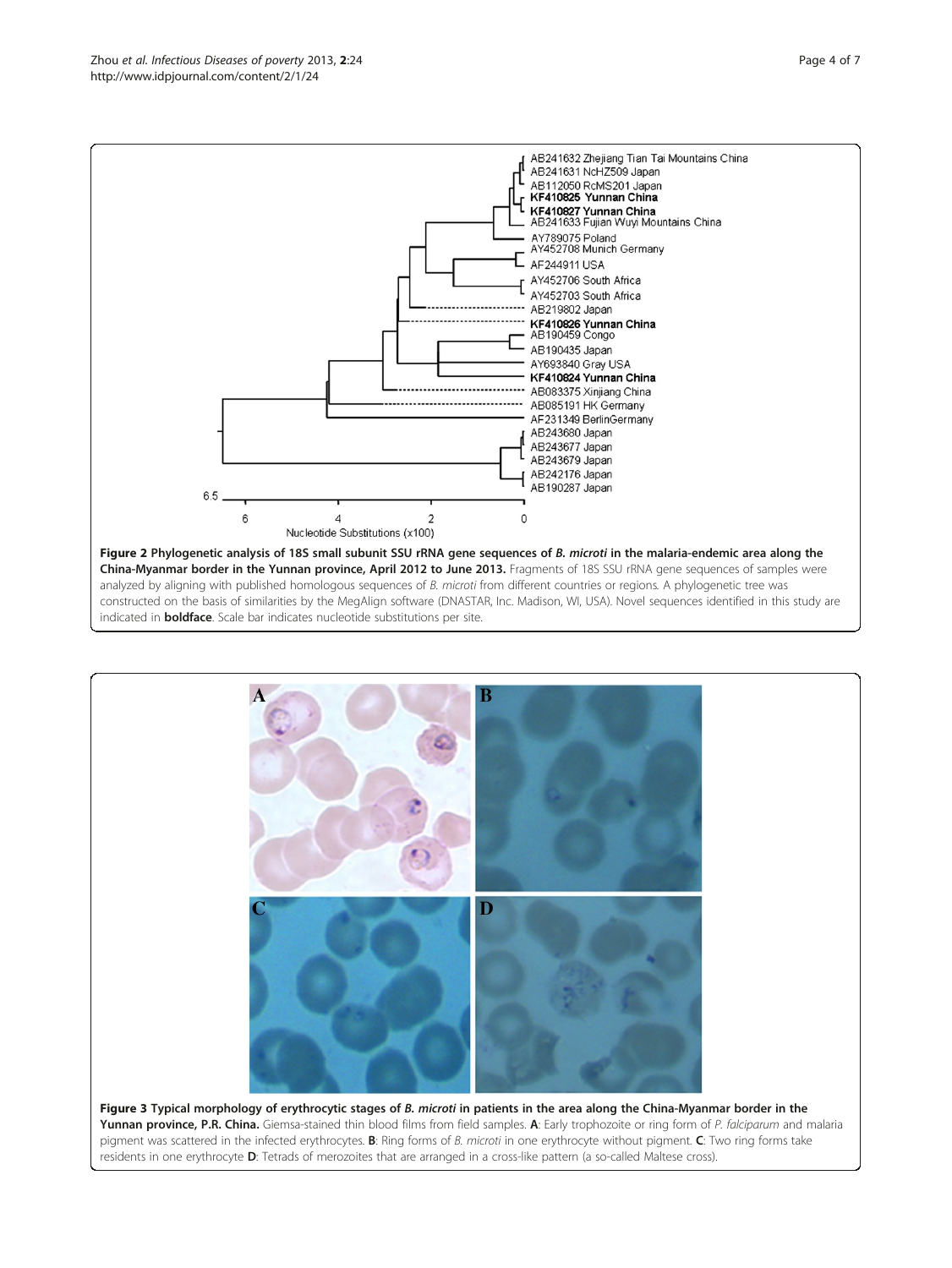

trophozoites of P. falciparum were larger and malaria pigment was scattered in the infected erythrocytes (see Figure [3B](#page-3-0)). Occasionally, two trophozoites or ring forms would take residence in one erythrocyte (see Figure [3C](#page-3-0)). Tetrads of merozoites that are arranged in a cross-like pattern (a so-called Maltese cross) being pathognomonic for babesiosis can be seen (see Figure [3](#page-3-0)D).

#### Epidemiological data, clinical history

The demographic details of ten babesiosis patients detected by nested PCR from 449 individuals were recalled. All of these individuals were from the aforementioned study area (see Figure 4). The brief hospital records and data for clinical presentation, and whether outbound history was available, are shown in Table 2, but the treatment and outcome was not available. All of the patients were adults and complained of fever with chills and rigor before admission to hospital. We tracked two babesiosis cases as well and found that both of them recalled multiple tick bites in the recent past and also participated in outdoor activities in the mountains. One patient had even received blood

## Table 2 Demographic and clinical data for patients of babesiosis at dates of admission, in the area along the China-Myanmar border in the Yunnan province, April 2012 to June 2013

| Demographic data $(n = 10)$                     |                        |
|-------------------------------------------------|------------------------|
| Age (years)                                     | 32.9 (8.2, 22-45)      |
| Male gender                                     | $6(60\%)$              |
| Adults (>18 years)                              | 10 (100%)              |
| Clinical history and presentations ( $n = 10$ ) |                        |
| Temperature at admission (°C)                   | 37.8 (0.82, 36.0-38.8) |
| Outbound history                                | $6(60\%)$              |
| Duration of illness before admission (days)     | $6.2(9.4, 1-32)$       |
| Fever, chill, and rigor                         | 10 (100%)              |

Data shown as n (% of total), or mean (SD; range) unless otherwise stated.

transfusion and blood products for treatment of renalmalaria before because of infection of P. falciparum.

#### **Discussion**

Between 1931 and 1944, Hung S.L. et al. [[26](#page-6-0)] reported several human parasitemia in Chongqing, China, on protozoa taking residents in human erythrocytes, which was described as being similar to P. falciparum, but with fundamental differences of smaller ring forms and no pigments, and so it clearly indicated that it was Babesia spp. infection. These reports came 13 years earlier than the first case of human babesiosis was reported in a Yugoslavian farmer in 1957 [\[1](#page-5-0)], and strongly suggested that human Babesia spp. infection may have already existed widely in P.R. China. In fact, Yunnan, Inner Mongolia, Taiwan and Zhejiang, and other regions in P.R. China also have sporadic human babesiosis cases reported from 1984 to 2012 [[5,](#page-5-0)[8](#page-6-0),[27-30\]](#page-6-0). Sun Y et al. [[31](#page-6-0)] reported that a *B. microti-like rodent parasite was* isolated from the tick, I. persulcatus, collected from the northern forest area of Heilongjiang province, P.R. China. Saito-Ito *et al.* [\[32\]](#page-6-0) confirmed *Babesia* spp. infection of the Kobe strain presented in rodents in Zhejiang, Fujian, and Taiwan. But there are no reports of regional popularity on human babesiosis especilly in these natural foci areas in which Babesia spp. existed in the ticks or/and other reservoir hosts. Our study supports the hypothesis that human babesiosis caused by *B. microti* infection is emerging in areas along the China-Myanmar border in counties such as Tengchong in the Yunnan province, P.R. China, but can be ignored because of mix infection with Plasmodium spp. or low parasitemia.

Both Plasmodium and Babesia species are intraerythrocytic protozoans and they elicit similar inflammatory responses and clinical manifestations that differ markedly in severity. Babesia spp. co-infection with P. falciparum could not be ruled out in one case. The possibility of co-infection with babesial and malarial agents was well described in an infant from the Ivory Coast who was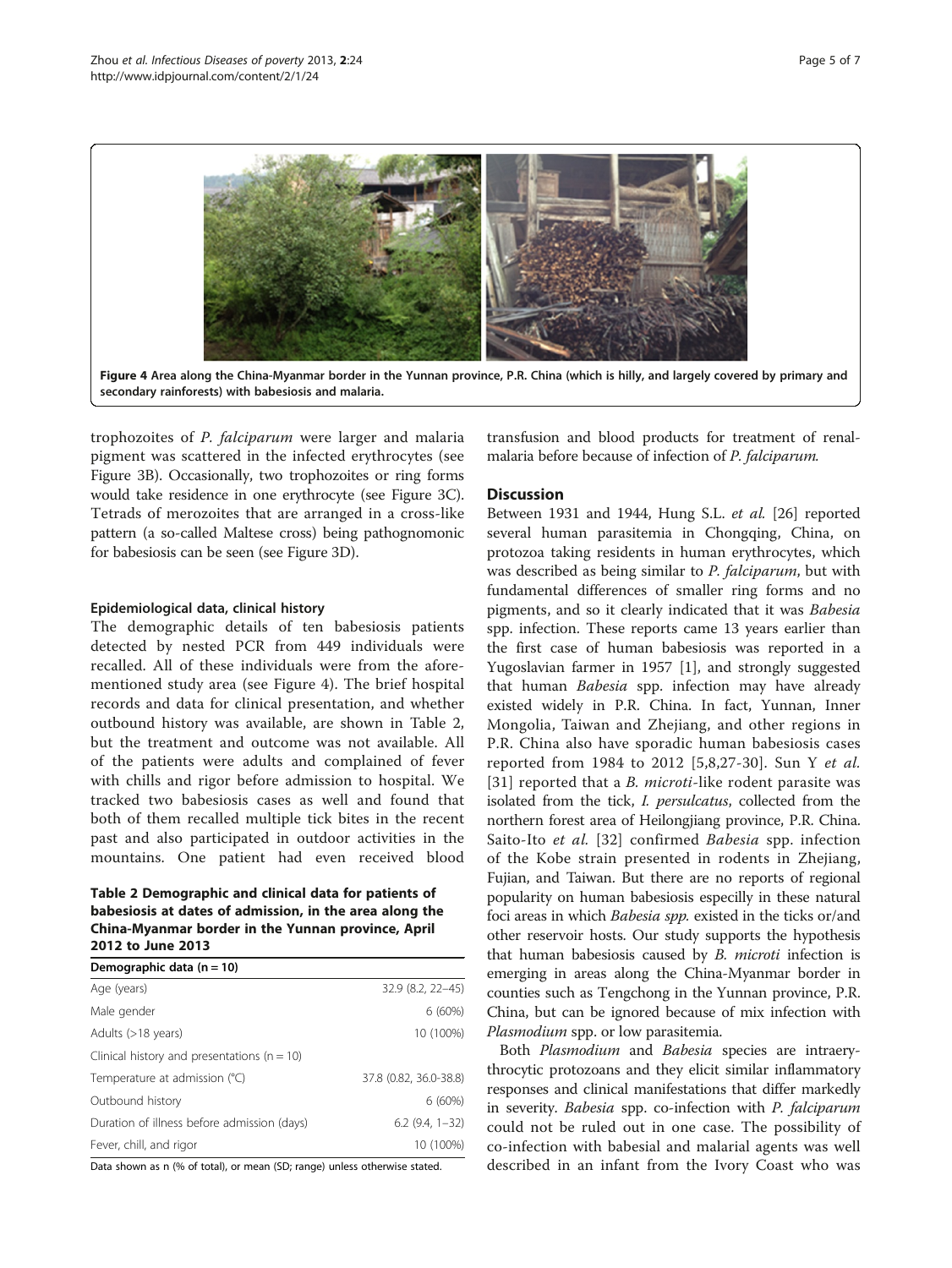<span id="page-5-0"></span>quite ill with parasitaemia of 35% [[33](#page-6-0)]. Co-infection with both agents was reported in another rhesus monkey imported from Guangxi, P.R. China and the suspected infection of B. microti-like originated from primatebreeding facility [\[34](#page-6-0)]. Here, we detected two cases of febrile patients who were co-infected with Plasmodium spp. and Babesia spp. in malaria endemic area by molecular survey – it was unclear what the dominant parasite was and the microscopy detection of the parasite species of co-infections cases seem more difficult. It was reported that a rhesus monkey that was chronically infected with B. microti was able to control infection with P. cynomolgi better than naïve monkeys [[35](#page-6-0)]. The suppression of *Plasmodium* spp. infection after chronic exposure to B. microti also warrants further investigation of a possible protective role of Babesia spp. infection on Plasmodium spp.

The new finding of mono-infection of Babesia and co-infection of Babesia spp. and Plasmodium spp. in the malaria-endemic area of the Tengchong county would bring new challenges to the prevention and controlling of these infectious diseases. It must also be noted that most antimalarial drugs, such as chloroquine, mefloquine, and artemisinin, have no effect on babesiosis [\[36](#page-6-0)]. Quinine and clindamycin, the former of which is often used for treatment of drug-resistant malaria, are the first-choice drugs against babesiosis [4[,37](#page-6-0)]. Therefore, babesiosis in areas in which malaria is endemic might be misdiagnosed as drug-resistant malaria. From this standpoint, the identification of babesial parasite infection in the Yunnan province, where malaria is endemic, seems to deserve attention, considering that recent Asian cases of human babesiosis emerged in P. R. China and Japan, where B. microti-like parasites had earlier been identified in rodents. The importance of this finding in human coinfection of Babesia spp. and Plasmodium spp. is also reflected in case therapy as treatment of malaria patients depends on correct diagnosis of parasite species [[38](#page-6-0)]. Ring forms of Babesia spp. may resemble those of P. falciparum [[9](#page-6-0)]. Artemisinin-based combination therapies are the recommended first-line treatments of falciparum malaria in all countries where malaria transmitted. There are recent concerns that the efficacy of such therapies has declined on the Thailand-Cambodian and Thailand-Myanmar borders, historically sites of emerging antimalarial-drug resistance [[39,40](#page-6-0)]. The morphology of P. falciparum and B. microti are similar especially in the ring form stage which is the main intraerythrocyte of both parasites so human Babesiosis may be misdiagnosed as falciparum malaria in these malaria endemic areas. Giving Artemisinin-based combination therapies to these babesiosis patients due to misdiagnosis would undoubtedly increase the pressure of artemisinin resistance in malariatransmitted areas.

## Conclusions

Babesiosis has sometimes been diagnosed initially as malaria because of the similarity between the two diseases, which is the main reason why it is difficult to detect it in co-infections [[41\]](#page-6-0). This report supports the hypothesis that babesiosis caused by B. microti is emerging along the China-Myanmar border in the Yunnan province, P.R. China, but it was ignored because of low parasitemia or mixed infection with *Plasmodium* spp. It's crucial to apply more sensitive and specific diagnosis methods to set up rapid response mechanisms of emergency for the important infectious diseases in babesiosis and malaria syndemic areas, particularly in places which are weak in surveillance and response systems [\[42](#page-6-0)].

## Additional file

[Additional file 1:](http://www.biomedcentral.com/content/supplementary/2049-9957-2-24-S1.pdf) Multilingual abstracts in the six official working languages of the United Nations.

#### Competing interests

The authors declare that they have no competing interests.

#### Authors' contributions

XZ conceived the study, collected the data and analyzed it, and drafted the manuscript. SGL and JZW revised the manuscript and provided intellectual input for the interpretation of the findings. SBC, BX, and HJZ conceived the project and provided technical support for data collection and analysis. JHC, HXZG and WH conceived the study and revised the manuscript. All authors read and approved the final manuscript.

#### Acknowledgment

The research has been partially supported by the Special Fund for Health Research in the Public Interest China (No. 201202019), Strengthen Action Plan for Shanghai Public Health System Construction 2011–2013 (GW-11) and by the National S & T Major Program (No. 2012ZX10004-220).

#### Author details

<sup>1</sup>National Institute of Parasitic Diseases, Chinese Center for Disease Control and Prevention, WHO Collaborating Centre for Malaria, Schistosomiasis and Filariasis, Key Laboratory of Parasite & Vector Biology Ministry of Health, Shanghai 200025, China. <sup>2</sup>Department of Parasitology, Medical College of Soochow University, No.199 Renai Road, Suzhou 215123, China. <sup>3</sup>Tengchong Center for Disease Control and prevention, Yunnan province 679100, China. 4 Department of Microbiology and Microbial Engineering, School of Life Science, Fudan University, Shanghai 200433, China.

#### Received: 1 August 2013 Accepted: 26 September 2013 Published: 3 October 2013

#### References

- Skrabalo Z, Deanovic Z: Piroplasmosis in man; report of a case. Doc Med Geogr Trop 1957, 9:11-16.
- 2. Western KA, Benson GD, Gleason NN, Healy GR, Schultz MG: Babesiosis in a Massachusetts resident. N Engl J Med 1970, 283:854–856.
- Spielman A, Clifford CM, Piesman J, Corwin MD: Human babesiosis on Nantucket Island, USA: description of the vector, Ixodes (Ixodes) dammini, n. sp. (Acarina: Ixodidae). J Med Entomol 1979, 15:218–234.
- 4. Vannier E, Krause PJ: Human babesiosis. N Engl J Med 2012, 366:2397-2407.
- 5. Shih CM, Liu LP, Chung WC, Ong SJ, Wang CC: Human babesiosis in Taiwan: asymptomatic infection with a Babesia microti-like organism in a Taiwanese woman. J Clin Microbiol 1997, 35:450–454.
- 6. Shaio MF, Lin PR: A case study of cytokine profiles in acute human babesiosis. Am J Trop Med Hyg 1998, 58:335–337.